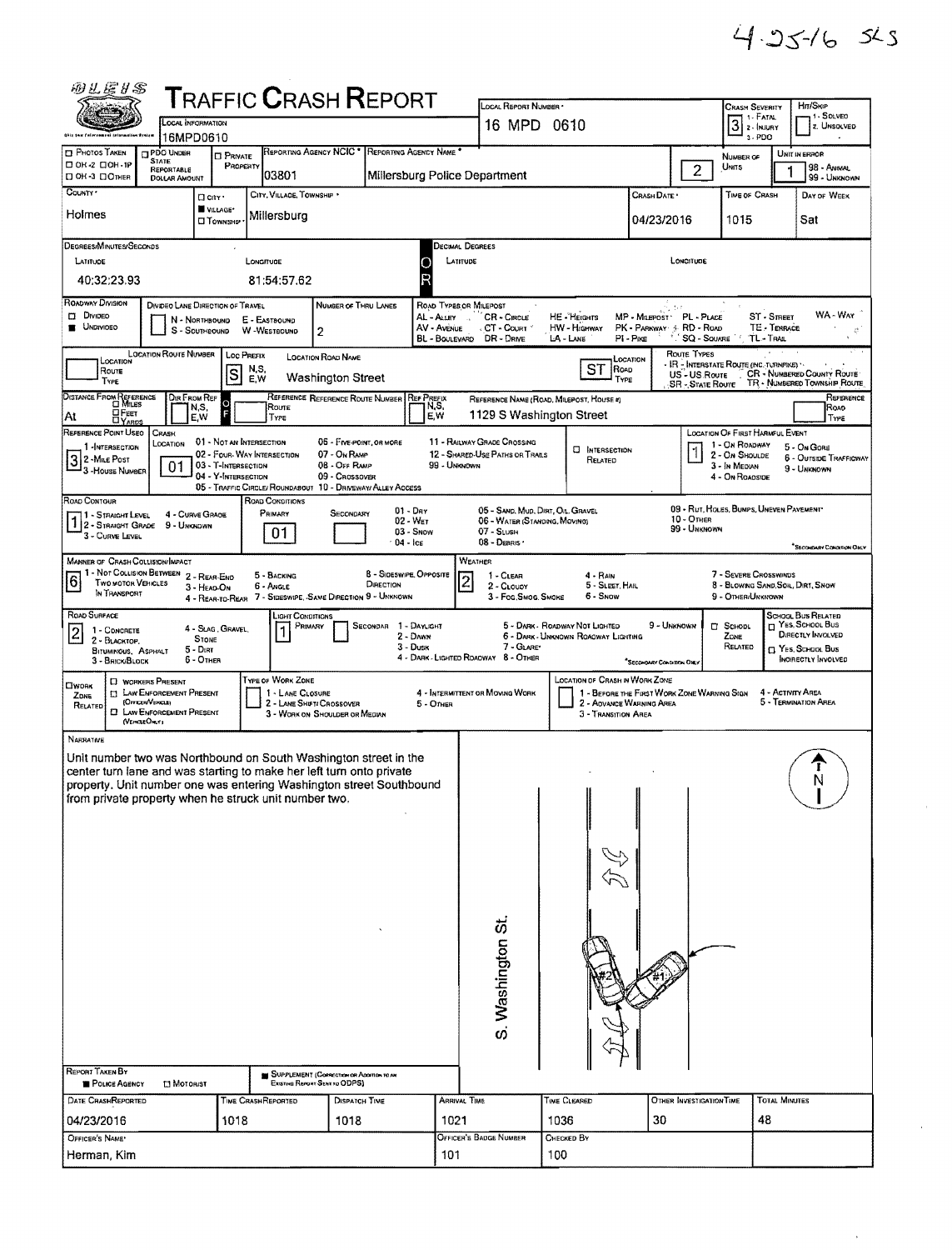|                                                                              | UNIT                                                                                                          |                                                                                                                  |                                                         |                                                                                                                                                                    |                                                                                          |                                                                                                                                                                                                 |                        |                                                 |                                                     |                                                                               |                                                     |                                                                                                                        |             |  |  |  |  |
|------------------------------------------------------------------------------|---------------------------------------------------------------------------------------------------------------|------------------------------------------------------------------------------------------------------------------|---------------------------------------------------------|--------------------------------------------------------------------------------------------------------------------------------------------------------------------|------------------------------------------------------------------------------------------|-------------------------------------------------------------------------------------------------------------------------------------------------------------------------------------------------|------------------------|-------------------------------------------------|-----------------------------------------------------|-------------------------------------------------------------------------------|-----------------------------------------------------|------------------------------------------------------------------------------------------------------------------------|-------------|--|--|--|--|
|                                                                              |                                                                                                               |                                                                                                                  |                                                         |                                                                                                                                                                    |                                                                                          |                                                                                                                                                                                                 |                        |                                                 |                                                     | LOCAL REPORT NUMBER<br>16 MPD 0610                                            |                                                     |                                                                                                                        |             |  |  |  |  |
|                                                                              |                                                                                                               |                                                                                                                  |                                                         |                                                                                                                                                                    |                                                                                          |                                                                                                                                                                                                 |                        | <b>OWNER PHONE NUMBER</b>                       |                                                     |                                                                               |                                                     |                                                                                                                        |             |  |  |  |  |
| UNIT NUMBER                                                                  | OWNER NAME: LAST, FIRST, MIDDLE ( C SAME AS DRIVER )<br>Hall, Tony, L                                         |                                                                                                                  |                                                         |                                                                                                                                                                    | 330-231-7041                                                                             |                                                                                                                                                                                                 | DAMAGE SCALE           |                                                 | DAMAGE AREA<br>FRONT                                |                                                                               |                                                     |                                                                                                                        |             |  |  |  |  |
| OWNER ADDRESS: CITY, STATE, ZIP                                              |                                                                                                               | <b>CISAME AS DRIVER</b> )                                                                                        |                                                         |                                                                                                                                                                    |                                                                                          |                                                                                                                                                                                                 |                        |                                                 |                                                     | $\overline{c}$                                                                |                                                     | α                                                                                                                      |             |  |  |  |  |
| 9537 TR 92, Millersburg, OH, 44654                                           |                                                                                                               |                                                                                                                  |                                                         |                                                                                                                                                                    |                                                                                          |                                                                                                                                                                                                 |                        |                                                 |                                                     | 1 - NONE                                                                      |                                                     | □                                                                                                                      |             |  |  |  |  |
| LP STATE LICENSE PLATE NUMBER                                                |                                                                                                               |                                                                                                                  |                                                         | <b>VEHICLE IDENTIFICATION NUMBER</b>                                                                                                                               |                                                                                          |                                                                                                                                                                                                 |                        |                                                 | # Occupants                                         | 2 - Minon                                                                     |                                                     |                                                                                                                        |             |  |  |  |  |
| он<br>DJU4579                                                                |                                                                                                               |                                                                                                                  |                                                         | 1FAFP555216186362                                                                                                                                                  |                                                                                          |                                                                                                                                                                                                 |                        |                                                 | 2                                                   | 3 - FUNCTIONAL                                                                |                                                     | $\Box$<br>□                                                                                                            |             |  |  |  |  |
| VEHICLE YEAR                                                                 | <b>VEHICLE MAKE</b>                                                                                           |                                                                                                                  |                                                         | VEHICLE MODEL                                                                                                                                                      |                                                                                          |                                                                                                                                                                                                 |                        | VEHICLE COLOR                                   |                                                     | 4 - DISABLING                                                                 |                                                     |                                                                                                                        |             |  |  |  |  |
| 2001<br>Ford<br>Proof of                                                     | <b>INSURANCE COMPANY</b>                                                                                      |                                                                                                                  |                                                         | Taurus<br>POLICY NUMBER                                                                                                                                            |                                                                                          | Towed By                                                                                                                                                                                        | <b>BLU</b>             |                                                 |                                                     |                                                                               |                                                     | σ                                                                                                                      | о           |  |  |  |  |
| <b>INSURANCE</b><br>SHOWN                                                    | Progressive                                                                                                   |                                                                                                                  |                                                         |                                                                                                                                                                    |                                                                                          |                                                                                                                                                                                                 |                        |                                                 |                                                     | 9 - UNKNOWN                                                                   |                                                     | о<br>निस्ट                                                                                                             |             |  |  |  |  |
| Carrier Name, Address, City, State, Zip                                      |                                                                                                               |                                                                                                                  |                                                         |                                                                                                                                                                    |                                                                                          |                                                                                                                                                                                                 |                        |                                                 |                                                     |                                                                               |                                                     | CARRIER PHONE                                                                                                          |             |  |  |  |  |
| US DOT                                                                       |                                                                                                               | VEHICLE WEIGHT GVWR/GCWR                                                                                         |                                                         | CARGO BODY TYPE                                                                                                                                                    |                                                                                          |                                                                                                                                                                                                 |                        |                                                 | TRAFFICWAY DESCRIPTION                              |                                                                               |                                                     |                                                                                                                        |             |  |  |  |  |
| HM Placard ID NO.                                                            |                                                                                                               | 1 - LESS THAN OR EQUAL TO 10K LBS<br>2 - 10,001 TO 26,000 K Les                                                  | 01                                                      | 01 - No CARGO BODY TYPE/NOT APPLICABL 09 - POLE<br>02 - Bus/Van (9-15 Seats, Inc Driver)<br>03 - Bus (16+ Seats, Inc Driver)                                       |                                                                                          | 10 - CARGO TANK<br>11 - FLAT BED                                                                                                                                                                |                        |                                                 | 1 - Two-WAY, Not Divided                            |                                                                               |                                                     | 2 - Two-Way, Not Divided, Continuous LEFT TURN LANE                                                                    |             |  |  |  |  |
|                                                                              |                                                                                                               | 3 - MORE THAN 26,000K LBS.                                                                                       |                                                         | 04 - VEHICLE TOWING ANOTHER VEHICLE<br>05 - Logging                                                                                                                |                                                                                          | 12 - Dump<br>13 - CONCRETE MIXER                                                                                                                                                                |                        |                                                 | 4 - Two-Way, Divided, Positive Median Barrier       |                                                                               |                                                     | 3 - Two-Way, Divideo, Unprotected (Painted or Grass >4Ft.) Media                                                       |             |  |  |  |  |
| <b>HM CLASS</b>                                                              | RELATED<br>$\Box$                                                                                             | <b>HAZARDOUS MATERIAL</b>                                                                                        |                                                         | 06 - INTERMODAL CONTAINER CHASIS<br>07 - CARGO VAN/ENCLOSED BOX                                                                                                    |                                                                                          | 14 - AUTO TRANSPORTER<br>15 - GARBAGE / REFUSE                                                                                                                                                  |                        |                                                 | 5 - ONE-WAY TRAFFICWAY<br><b>CI HIT / SKIP UNIT</b> |                                                                               |                                                     |                                                                                                                        |             |  |  |  |  |
| NUMBER                                                                       |                                                                                                               |                                                                                                                  |                                                         | 08 - GRAIN, CHIPS, GRAVEL                                                                                                                                          |                                                                                          | 99 - OTHER/UNKNOWN                                                                                                                                                                              |                        |                                                 |                                                     |                                                                               |                                                     |                                                                                                                        |             |  |  |  |  |
| NON-MOTORIST LOCATION PRIOR TO IMPACT                                        | 01 - INTERSECTION - MARKED CROSSWAL                                                                           | Type or Use<br>1                                                                                                 |                                                         | UNIT TYPE<br>PASSENGER VEHICLES (LESS THAN 9 PASSENGERS MEDIMEAVY TRUCKS OR COMBO UNITS > 10K LBS BUS/VAWLIMO(9 OR MORE INCLUDING DRIVER)                          |                                                                                          |                                                                                                                                                                                                 |                        |                                                 |                                                     |                                                                               |                                                     |                                                                                                                        |             |  |  |  |  |
| 03 - INTERSECTION OTHER                                                      | 02 - INTERSECTION - NO CROSSWALK                                                                              | 1 - PERSONAL                                                                                                     |                                                         | 03<br>01 - Sua COMPACT<br>02 - COMPACT                                                                                                                             |                                                                                          |                                                                                                                                                                                                 |                        |                                                 | 14 - SINGLE UNIT TRUCK: 3+ AXLES                    |                                                                               |                                                     | 13 - SINGLE UNIT TRUCK OR VAN 2AXLE, 6 TIRES 21 - BUS/VAN (9-15 SEATS, INC DRIVER)<br>22 - Bus (16+ Seats, Inc Driver) |             |  |  |  |  |
|                                                                              | 04 - MIDBLOCK - MARKED CROSSWALK<br>05 - Travel LANE - OTHER LOCATION                                         | 2 - COMMERCIAL                                                                                                   |                                                         | 99 - UNKNOWN 03 - MIO SIZE<br>OR HIT/SKIP<br>04 - FULL SIZE                                                                                                        |                                                                                          |                                                                                                                                                                                                 |                        |                                                 | 15 - SINGLE UNIT TRUCK / TRALER                     |                                                                               | NON-MOTORIST                                        | 23 - ANIMAL WITH RIDER                                                                                                 |             |  |  |  |  |
| 06 - BICYCLE LANE<br>07 - SHOULDER/ROADSIDE<br>08 - SIOEWALK                 |                                                                                                               | 3 - GOVERNMENT                                                                                                   |                                                         | 05 - MINIVAN<br>06 - SPORT UTILITY VEHICLE                                                                                                                         |                                                                                          |                                                                                                                                                                                                 |                        | 17 - TRACTOR/SEMI-TRALER<br>18 - Tractor/Double | 16 - TRUCK/TRACTOR (BOBTAIL)                        |                                                                               |                                                     | 24 - ANIMAL WITH BUGGY, WAGON, SURREY<br>25 - BICYCLE/PEDACYCLIST                                                      |             |  |  |  |  |
| 10 - Drive way Access                                                        | 09 - MEOIAN/CROSSING ISLAND                                                                                   | <b>D</b> IN EMERGENCY                                                                                            |                                                         | 07 - Pickup<br>08 - VAN                                                                                                                                            |                                                                                          |                                                                                                                                                                                                 |                        | 19 - Tractor/Triples                            | 20 - OTHER MED/HEAVY VEHICLE                        |                                                                               |                                                     | 26 - PEDESTRIAN/SKATER<br>27 - OTHER NON-MOTORIST                                                                      |             |  |  |  |  |
|                                                                              | 11 - SHARED-USE PATH OR TRAIL<br>12 - NON-TRAFFICWAY AREA                                                     | RESPONSE                                                                                                         |                                                         | 09 - MOTORCYCLE<br>10 - MOTORIZED BICYCLE                                                                                                                          |                                                                                          |                                                                                                                                                                                                 |                        |                                                 | Has HM Placard                                      |                                                                               |                                                     |                                                                                                                        |             |  |  |  |  |
| 99 - OTHER/UNKNOWN                                                           |                                                                                                               |                                                                                                                  |                                                         | 11 - SNOWMOBLE/ATV<br>12 - OTHER PASSENGER VEHICLE                                                                                                                 |                                                                                          | <b>MOST DAMAGED AREA</b>                                                                                                                                                                        |                        |                                                 |                                                     |                                                                               |                                                     |                                                                                                                        |             |  |  |  |  |
| <b>SPECIAL FUNCTIONO1 - NONE</b><br>02 - Taxi                                |                                                                                                               | 09 - AMBULANCE<br>$10 -$ Fire                                                                                    |                                                         | 17 - FARM VEHICLE<br>18 - FARM EQUIPMENT                                                                                                                           | 01 - NONE                                                                                |                                                                                                                                                                                                 | 08 - LEFT SIDE         |                                                 | 99 - UNKNOWN                                        | Action<br>1 - Non-CONTACT                                                     |                                                     |                                                                                                                        |             |  |  |  |  |
| 01                                                                           | 03 - RENTAL TRUCK (OVER 10K LBS)<br>04 - Bus - SCHOOL (PUBLIC OR PRIVATE) 12 - MILITARY<br>05 - Bus - Transit |                                                                                                                  | 11 - HIGHWAY/MAINTENANCE                                | 19 - Мотовноме<br>20 - GOLF CART<br>21 - Train                                                                                                                     |                                                                                          | 02 - CENTER FRONT<br>09 - LEFT FRONT<br>03 - RIGHT FRONT<br>10 - TOP AND WINDOWS<br>MPACT ARE 04 - RIGHT SIDE<br>11 - UNDERCARRIAGE<br>05 - RIGHT REAR<br>12 - LOAO/TRAILER<br>06 - REAR CENTER |                        |                                                 |                                                     |                                                                               | $\overline{3}$<br>2 - NON-COLLISION<br>3 - STRIKING |                                                                                                                        |             |  |  |  |  |
|                                                                              | 06 - Bus - Charter<br>07 - Bus - Shuttle                                                                      | 13 - POLICE<br>14 - PUBLIC UTILITY                                                                               |                                                         | 22 - OTHER (EXPLAN IN NARRAITVE)                                                                                                                                   |                                                                                          |                                                                                                                                                                                                 |                        |                                                 |                                                     |                                                                               | 4 - STRUCK<br>5 - STRIKING/STRUCK                   |                                                                                                                        |             |  |  |  |  |
|                                                                              | 08 - Bus - OTHER                                                                                              |                                                                                                                  | 15 - OTHER GOVERNMENT<br>16 - CONSTRUCTION EQIP.        |                                                                                                                                                                    |                                                                                          | 13 - Total (All Areas)<br>14 - Отнев                                                                                                                                                            |                        |                                                 | 9 - UNKNOWN                                         |                                                                               |                                                     |                                                                                                                        |             |  |  |  |  |
| PRE- CRASH ACTIONS                                                           | MOTORIST                                                                                                      |                                                                                                                  |                                                         |                                                                                                                                                                    |                                                                                          | Non-Motorist                                                                                                                                                                                    |                        |                                                 |                                                     |                                                                               |                                                     |                                                                                                                        |             |  |  |  |  |
| 08                                                                           | 01 - STRAIGHT AHEAD<br>02 - BACKING                                                                           |                                                                                                                  | 07 - MAKING U-TURN                                      | 13 - NEGOTIATING A CURVE                                                                                                                                           |                                                                                          | 15 - ENTERING OR CROSSING SPECIFIED LOCATIO                                                                                                                                                     |                        |                                                 | 21 - OTHER NON-MOTORIST ACTION                      |                                                                               |                                                     |                                                                                                                        |             |  |  |  |  |
| 99 - UNKNOWN                                                                 | 03 - CHANGING LANES<br>04 - OVERTAKING/PASSING                                                                |                                                                                                                  | 08 - ENTERING TRAFFIC LANE<br>09 - LEAVING TRAFFIC LANE | 14 - OTHER MOTORIST ACTIO                                                                                                                                          | 16 - WALKING, RUNNING, JOGGING, PLAYING, CYCLING<br>17 - WORKING<br>18 - PUSHING VEHICLE |                                                                                                                                                                                                 |                        |                                                 |                                                     |                                                                               |                                                     |                                                                                                                        |             |  |  |  |  |
|                                                                              | 05 - MAKING RIGHT TURN<br>06 - MAKING LEFT TURN                                                               | 10 - PARKED<br>12 - DRIVERLESS                                                                                   | 11 - SLOWING OR STOPPED IN TRAFFIC                      |                                                                                                                                                                    | 20 - STANDING                                                                            | 19 - APPROACHING OR LEAVING VEHICLE                                                                                                                                                             |                        |                                                 |                                                     |                                                                               |                                                     |                                                                                                                        |             |  |  |  |  |
| CONTRIBUTING CIRCUMSTANCE                                                    |                                                                                                               |                                                                                                                  |                                                         |                                                                                                                                                                    |                                                                                          |                                                                                                                                                                                                 | <b>VEHICLE DEFECTS</b> |                                                 |                                                     |                                                                               |                                                     |                                                                                                                        |             |  |  |  |  |
| Primary                                                                      | MOTORIST<br>01 NONE                                                                                           |                                                                                                                  | 11 - IMPROPER BACKING                                   |                                                                                                                                                                    |                                                                                          | Non-Motorist<br>22 - None<br>23 - IMPROPER CROSSING                                                                                                                                             |                        |                                                 |                                                     |                                                                               | 01 - TURN SIGNALS<br>02 - HEAD LAMPS                |                                                                                                                        |             |  |  |  |  |
| 02                                                                           | 02 - FAILURE TO YIELD<br>03 - RAN RED LIGHT                                                                   |                                                                                                                  |                                                         | 12 - IMPROPER START FROM PARKED POSITION<br>13 - STOPPED OR PARKED ILLEGALLY                                                                                       |                                                                                          | 03 - TAIL LAMPS<br>04 - BRAKES                                                                                                                                                                  |                        |                                                 |                                                     |                                                                               |                                                     |                                                                                                                        |             |  |  |  |  |
| SECONDARY                                                                    | 04 - RAN STOP SIGN<br>05 - Exceeded Speed Limit<br>06 - UNSAFE SPEED                                          |                                                                                                                  |                                                         | 14 - OPERATING VEHICLE IN NEGLIGENT MANNER<br>15 - Swering to Avoid (Due to External Conditions)                                                                   | 25 - LYING ANO/OR ILLEGALLY IN ROADWAY<br>26 - FALURE TO YIELD RIGHT OF WAY              |                                                                                                                                                                                                 |                        | 05 - STEERING<br>06 - TIRE BLOWOUT              |                                                     |                                                                               |                                                     |                                                                                                                        |             |  |  |  |  |
|                                                                              | 07 - IMPROPER TURN<br>08 - LEFT OF CENTER                                                                     |                                                                                                                  |                                                         | 16 - WRONG SIDE/WRONG WAY<br>27 - NOT VISIBLE (DARK CLOTHING)<br>17 - FALURE TO CONTROL<br>28 - INATTENTIVE<br>18 - VISION OBSTRUCTION                             |                                                                                          |                                                                                                                                                                                                 |                        |                                                 |                                                     | 07 - WORN OR SLICK TIRES<br>08 - TRAILER EQUIPMENT DEFECTIVE                  |                                                     |                                                                                                                        |             |  |  |  |  |
| 99 - UNKNOWN                                                                 | 09 - FOLLOWEO TOO CLOSELY/ACDA<br>10 - IMPROPER LANE CHANGE                                                   |                                                                                                                  |                                                         | 29 - FAILURE TO OBEY TRAFFIC SIGNS<br>19 - OPERATING DEFECTIVE EQUIPMENT<br>/SIGNALS/OFFICER<br>20 - LOAD SHIFTING/FALLING/SPILLING<br>30 - WRONG SIDE OF THE ROAD |                                                                                          |                                                                                                                                                                                                 |                        |                                                 |                                                     | 09 - MOTOR TROUBLE<br>10 - DISABLEO FROM PRIOR ACCIDENT<br>11 - OTHER DEFECTS |                                                     |                                                                                                                        |             |  |  |  |  |
|                                                                              | <b>PASSING/OFF ROAD</b>                                                                                       |                                                                                                                  | 21 - OTHER IMPROPER ACTION                              |                                                                                                                                                                    |                                                                                          | 31 - OTHER NON-MOTORIST ACTION                                                                                                                                                                  |                        |                                                 |                                                     |                                                                               |                                                     |                                                                                                                        |             |  |  |  |  |
| <b>SEQUENCE OF EVENTS</b>                                                    |                                                                                                               | 5                                                                                                                | 6                                                       | <b>NON-COLLISION EVENTS</b><br>01 - OVERTURN/ROLLOVER                                                                                                              |                                                                                          | 06 - EQUIPMENT FAILURE                                                                                                                                                                          |                        |                                                 |                                                     | 10 - Cross Median                                                             |                                                     |                                                                                                                        |             |  |  |  |  |
| 20<br>FIRST                                                                  | Most                                                                                                          |                                                                                                                  |                                                         | 02 - FIRE/EXPLOSION<br>03 - INVERSION                                                                                                                              |                                                                                          | 07 - SEPARATION OF UNITS                                                                                                                                                                        |                        | (BLOWN TIRE, BRAKE FAILURE, ETC)                |                                                     | 11 - CROSS CENTER LINE<br>OPPOSITE DIRECTION OF TRAVEL                        |                                                     |                                                                                                                        |             |  |  |  |  |
| <b>HARMFUL</b><br>EVENT                                                      | <b>HARMFUL</b><br>EVENT                                                                                       | 99 - UNKNDWN                                                                                                     |                                                         | 04 - JACKKNIFE<br>05 - CARGO/EQUIPMENT LOSS OR SHIFT 09 - RAN OFF ROAD LEFT                                                                                        |                                                                                          | 08 - RAN OFF ROAD RIGHT                                                                                                                                                                         |                        |                                                 |                                                     | 12 - DOWNHILL RUNAWAY<br>13 - OTHER NON-COLLISION                             |                                                     |                                                                                                                        |             |  |  |  |  |
| COLLISION WITH PERSON, VEHICLE OR OBJECT NOT FIXED                           |                                                                                                               |                                                                                                                  |                                                         | COLLISION WITH FIXED, OBJECT                                                                                                                                       |                                                                                          |                                                                                                                                                                                                 |                        |                                                 |                                                     |                                                                               |                                                     |                                                                                                                        |             |  |  |  |  |
| 14 - PEOESTRIAN                                                              |                                                                                                               | 21 - PARKED MOTOR VEHICLE                                                                                        |                                                         | 25 - IMPACT ATTENUATOR/CRASH CUSHION33 - MEDIAN CABLE BARRIER<br>26 - BRIDGE OVERHEAD STRUCTURE                                                                    |                                                                                          | 34 - Median Guarora!l Barrier<br>35 - MEDIAN CONCRETE BARRIER                                                                                                                                   |                        |                                                 | 42 - CULVERT                                        | 41 - OTHER POST, POLE<br>OR SUPPORT                                           |                                                     | $48 - TREE$<br>49 - FIRE HYDRANT<br>50 - WORK ZONE MAINTENANCE                                                         |             |  |  |  |  |
| 15 - PEDALCYCLE<br>16 - RAILWAY VEHICLE (TRAN, ENGINE)<br>17 - ANIMAL - FARM |                                                                                                               | 22 - WORK ZONE MAINTENANCE EQUIPMENT<br>23 - STRUCK BY FALLING, SHIFTING CARGO<br>OR ANYTHING SET IN MOTION BY A |                                                         | 27 - BRIDGE PIER OR ABUTMENT<br>28 - BRIDGE PARAPET<br>29 - BRIDGE RAIL                                                                                            |                                                                                          | 36 - MEDIAN OTHER BARRIER<br>37 - Traffic Sign Post                                                                                                                                             |                        |                                                 | 43 - CURB<br>44 - Dітсн                             |                                                                               |                                                     | EQUIPMENT                                                                                                              |             |  |  |  |  |
| 18 - ANIMAL - DEER<br>19 - ANIMAL - OTHER                                    |                                                                                                               | MOTOR VEHICLE<br>24 - OTHER MOVABLE OBJECT                                                                       |                                                         | 30 - GUARDRAIL FACE<br>31 - GUARDRAILEND                                                                                                                           | 38 - OVERHEAD SIGN POST                                                                  | 39 - LIGHT/LUMINARIES SUPPORT                                                                                                                                                                   | 46 - FENCE             | 45 - EMBANKMENT                                 |                                                     | 51 - Wall, Building, Tunnel<br>52 - Отнея Fixed Object                        |                                                     |                                                                                                                        |             |  |  |  |  |
| 20 - MOTOR VEHICLE IN TRANSPORT                                              |                                                                                                               |                                                                                                                  |                                                         | 32 - PORTABLE BARRIER                                                                                                                                              |                                                                                          | 40 - UTILITY POLE                                                                                                                                                                               |                        |                                                 | 47 - MAILBOX                                        |                                                                               |                                                     |                                                                                                                        |             |  |  |  |  |
| UNIT SPEED                                                                   | PDSTED SPEED                                                                                                  | TRAFFIC CDNTROL                                                                                                  | 01 - No CONTROLS                                        | 07 - RAILROAD CROSSBUCKS                                                                                                                                           |                                                                                          | 13 - Crosswalk Lines                                                                                                                                                                            |                        | Unit Direction<br>FROM                          | То                                                  | 1 - North                                                                     |                                                     | 5 - NORTHEAST<br>6 - NORTHWEST                                                                                         | 9 - UNKNOWN |  |  |  |  |
| 5                                                                            | 35                                                                                                            | 12<br>02 - S TOP SIGN<br>03 - Yield Sign                                                                         |                                                         | 08 - RAILRDAD FLASHERS<br>09 - RAILROAD GATES                                                                                                                      | 15 - O THER                                                                              | 14 - WALK/DON'T WALK                                                                                                                                                                            |                        |                                                 | 8                                                   | 2 - South<br>$3 -$ East<br>4 - West                                           |                                                     | 7 - SOUTHEAST<br>8 - Southwest                                                                                         |             |  |  |  |  |
| $\square$ Stated                                                             |                                                                                                               |                                                                                                                  | 04 - TRAFFIC SIGNAL<br>05 - TRAFFIC FLASHERS            | 10 - COSTRUCTION BARRICADE<br>11 - PERSON (FLAGGER, OFFICER                                                                                                        | 16 - Not Reported                                                                        |                                                                                                                                                                                                 |                        |                                                 |                                                     |                                                                               |                                                     |                                                                                                                        |             |  |  |  |  |
| ESTIMATEO                                                                    |                                                                                                               |                                                                                                                  | 06 - SCHOOL ZONE                                        | 12 - PAVEMENT MARKINGS                                                                                                                                             |                                                                                          |                                                                                                                                                                                                 |                        |                                                 |                                                     |                                                                               |                                                     |                                                                                                                        |             |  |  |  |  |

 $\sim 40\,$  km  $^{-1}$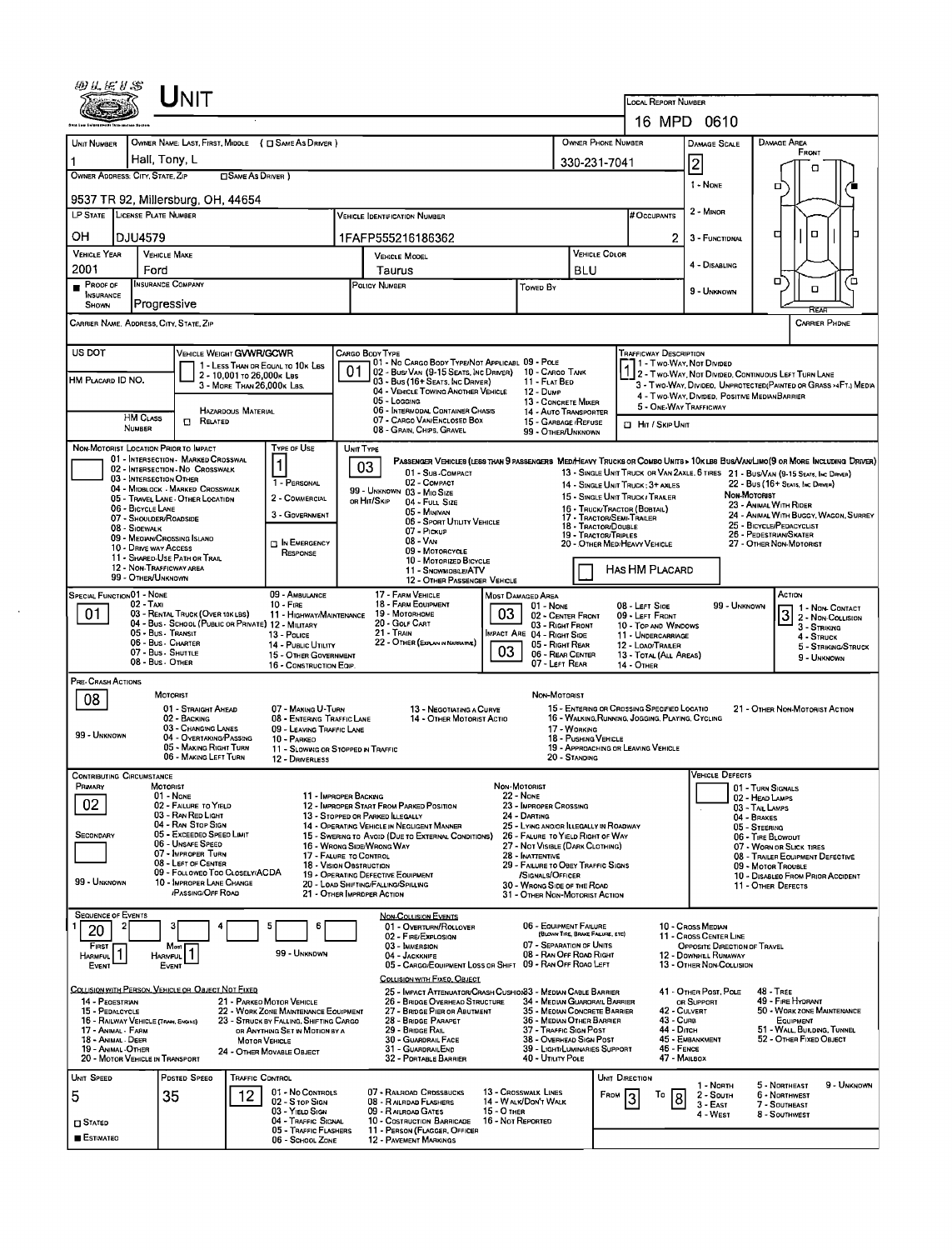|                                                            |                           | ÚNIT                                                                      |                            |                                                                          |                                                                                                                         |                                                                                                  |                                                                             |                                                               |                                             |                                                  |                                                                                                                                                            |                                            |                              |                                                                                                                               |  |  |  |  |
|------------------------------------------------------------|---------------------------|---------------------------------------------------------------------------|----------------------------|--------------------------------------------------------------------------|-------------------------------------------------------------------------------------------------------------------------|--------------------------------------------------------------------------------------------------|-----------------------------------------------------------------------------|---------------------------------------------------------------|---------------------------------------------|--------------------------------------------------|------------------------------------------------------------------------------------------------------------------------------------------------------------|--------------------------------------------|------------------------------|-------------------------------------------------------------------------------------------------------------------------------|--|--|--|--|
|                                                            |                           |                                                                           |                            |                                                                          |                                                                                                                         |                                                                                                  |                                                                             |                                                               |                                             |                                                  | <b>LOCAL REPORT NUMBER</b><br>16 MPD 0610                                                                                                                  |                                            |                              |                                                                                                                               |  |  |  |  |
|                                                            |                           |                                                                           |                            |                                                                          |                                                                                                                         |                                                                                                  |                                                                             |                                                               |                                             |                                                  |                                                                                                                                                            |                                            |                              |                                                                                                                               |  |  |  |  |
| <b>UNIT NUMBER</b>                                         |                           |                                                                           |                            | OWNER NAME: LAST, FIRST, MIDDLE ( C SAME AS DRIVER )                     |                                                                                                                         |                                                                                                  |                                                                             |                                                               |                                             | <b>OWNER PHONE NUMBER</b>                        |                                                                                                                                                            | DAMAGE SCALE                               |                              | Damage Area<br>FRONT                                                                                                          |  |  |  |  |
| 2<br>OWNER ADDRESS: CITY, STATE, ZIP                       |                           | Woods, Renee, A                                                           | □ SAME AS DRIVER)          |                                                                          |                                                                                                                         |                                                                                                  |                                                                             |                                                               |                                             | 330-231-5713                                     |                                                                                                                                                            | 2                                          |                              | ם                                                                                                                             |  |  |  |  |
|                                                            |                           | 5630 TR 258, Millersburg, OH, 44654                                       |                            |                                                                          |                                                                                                                         |                                                                                                  |                                                                             |                                                               |                                             |                                                  |                                                                                                                                                            | 1 - NONE                                   |                              | □                                                                                                                             |  |  |  |  |
| LP STATE LICENSE PLATE NUMBER                              |                           |                                                                           |                            |                                                                          |                                                                                                                         | <b>VEHICLE IDENTIFICATION NUMBER</b>                                                             |                                                                             |                                                               |                                             |                                                  | # Occupants                                                                                                                                                | 2 - Minor                                  |                              |                                                                                                                               |  |  |  |  |
| OН                                                         | GOT7453                   |                                                                           |                            |                                                                          |                                                                                                                         | JM1GJ1T59G1430008                                                                                |                                                                             |                                                               |                                             |                                                  | 2                                                                                                                                                          | 3 - FUNCTIONAL                             |                              | о<br>α                                                                                                                        |  |  |  |  |
| <b>VEHICLE YEAR</b><br>2016                                |                           | <b>VEHICLE MAKE</b><br>Mazda                                              |                            |                                                                          |                                                                                                                         | <b>VEHICLE MODEL</b><br>Mazda 6                                                                  |                                                                             |                                                               | RED                                         | <b>VEHICLE COLOR</b>                             | 4 - DISABLING                                                                                                                                              |                                            |                              |                                                                                                                               |  |  |  |  |
| $P$ ROOF OF                                                |                           | <b>INSURANCE COMPANY</b>                                                  |                            |                                                                          |                                                                                                                         | POLICY NUMBER                                                                                    |                                                                             | Towep By                                                      |                                             | 0<br>о<br>9 - UNKNOWN                            |                                                                                                                                                            |                                            |                              |                                                                                                                               |  |  |  |  |
| <b>NSURANCE</b><br><b>SHOWN</b>                            | Erie                      |                                                                           |                            |                                                                          |                                                                                                                         | Q01630659                                                                                        |                                                                             |                                                               |                                             |                                                  |                                                                                                                                                            |                                            |                              | REA                                                                                                                           |  |  |  |  |
|                                                            |                           | CARRIER NAME, ADDRESS, CITY, STATE, ZIP                                   |                            |                                                                          |                                                                                                                         |                                                                                                  |                                                                             |                                                               |                                             |                                                  |                                                                                                                                                            |                                            |                              | <b>CARRIER PHONE</b>                                                                                                          |  |  |  |  |
| US DOT                                                     |                           | VEHICLE WEIGHT GVWR/GCWR                                                  |                            |                                                                          |                                                                                                                         | Cargo Body Type                                                                                  |                                                                             |                                                               |                                             |                                                  | Trafficway Description                                                                                                                                     |                                            |                              |                                                                                                                               |  |  |  |  |
|                                                            |                           |                                                                           | 2 - 10,001 To 26,000K Las  | 1 - LESS THAN OR EQUAL TO 10K LBS                                        | 01                                                                                                                      | 01 - No CARGO BODY TYPE/NOT APPLICABL 09 - POLE<br>02 - Bus/Van (9-15 Seats, Inc Driver)         |                                                                             | 10 - CAROO TANK                                               |                                             |                                                  | 1 - Two-Way, Not Divideo                                                                                                                                   |                                            |                              | $\begin{bmatrix} 1 & 2 \\ 2 & \text{Two-Way}, \text{Not Diwideb}, \text{Continuous Left Turaw Lane} \end{bmatrix}$            |  |  |  |  |
| HM PLACARO ID NO.                                          |                           |                                                                           | 3 - MORE THAN 26,000K LBS. |                                                                          |                                                                                                                         | 03 - Bus (16+ SEATS, INC DRIVER)<br>04 - VEHICLE TOWING ANOTHER VEHICLE                          |                                                                             | 11 - FLAT BED<br>12 - Dump                                    |                                             |                                                  |                                                                                                                                                            |                                            |                              | 3 - Two-Way, Divided, UNPROTECTED (PAINTED OR GRASS >4FT.) MEDIA                                                              |  |  |  |  |
|                                                            |                           |                                                                           | HAZARDOUS MATERIAL         |                                                                          |                                                                                                                         | 05 - Longino<br>06 - INTERMODAL CONTAINER CHASIS                                                 |                                                                             | 13 - CONCRETE MIXER<br><b>14 - AUTO TRANSPORTER</b>           |                                             |                                                  | 4 - Two Way, Divideo, Positive Median Barrier<br>5 - ONE-WAY TRAFFICWAY                                                                                    |                                            |                              |                                                                                                                               |  |  |  |  |
|                                                            | <b>HM CLASS</b><br>NUMBER | $\Pi$ Related                                                             |                            |                                                                          |                                                                                                                         | 07 - CARGO VAN ENCLOSEO BOX<br>08 - Gran, Chips, Gravel                                          |                                                                             | 15 - GARBAGE/REFUSE<br>99 - OTHER/UNKNOWN                     |                                             |                                                  | HIT / SKIP UNIT                                                                                                                                            |                                            |                              |                                                                                                                               |  |  |  |  |
|                                                            |                           | NON-MOTORIST LOCATION PRIOR TO IMPACT                                     |                            | TYPE OF USE                                                              | <b>UNIT TYPE</b>                                                                                                        |                                                                                                  |                                                                             |                                                               |                                             |                                                  |                                                                                                                                                            |                                            |                              |                                                                                                                               |  |  |  |  |
|                                                            |                           | 01 - INTERSECTION - MARKED CROSSWAL<br>02 - INTERSECTION - NO CROSSWALK   |                            | $\blacksquare$                                                           |                                                                                                                         | 03<br>01 - Sub-COMPACT                                                                           |                                                                             |                                                               |                                             |                                                  |                                                                                                                                                            |                                            |                              | PASSENGER VENICLES (LESS THAN 9 PASSENGERS MEDIHEAVY TRUCKS OR COMBO UNITS > 10K LBS BUS/VAN/LIMO(9 OR MORE INCLUDING DRIVER) |  |  |  |  |
|                                                            |                           | 03 - INTERSECTION OTHER<br>04 - MIDBLOCK - MARKED CROSSWALK               |                            | 1 - PERSONAL                                                             |                                                                                                                         | 02 - COMPACT<br>99 - UNKNOWN 03 - MID SIZE                                                       |                                                                             |                                                               |                                             |                                                  | 13 - SINGLE UNIT TRUCK DR VAN 2AXLE, 6 TIRES 21 - BUS/VAN (9-15 SEATS, INC DRIVER)<br>22 - Bus (16+ Seats, Inc Driver)<br>14 - SINGLE UNIT TRUCK: 3+ AXLES |                                            |                              |                                                                                                                               |  |  |  |  |
|                                                            | 06 - BICYCLE LANE         | 05 - TRAVEL LANE - OTHER LOCATION                                         |                            | 2 - COMMERCIAL                                                           |                                                                                                                         | OR HIT/SKIP<br>04 - FULL SIZE                                                                    |                                                                             |                                                               |                                             |                                                  | NON-MOTORIST<br>15 - SINGLE UNIT TRUCK / TRAILER<br>23 - ANIMAL WITH RIDER<br>16 - TRUCK/TRACTOR (BOBTAIL)                                                 |                                            |                              |                                                                                                                               |  |  |  |  |
|                                                            | 08 - SIDEWALK             | 07 - SHOULDER/RDADS/DE                                                    |                            | 3 - GOVERNMENT                                                           |                                                                                                                         | 05 - Minivan<br>06 - SPORT UTILITY VEHICLE                                                       |                                                                             |                                                               |                                             | 17 - Tractor/Semi-Trailer<br>18 - TRACTOR/DOUBLE |                                                                                                                                                            |                                            |                              | 24 - ANIMAL WITH BUGGY, WAGON, SURREY<br>25 - BICYCLE/PEDACYCLIST                                                             |  |  |  |  |
|                                                            |                           | 09 - MEDIAN CROSSING ISLAND                                               |                            | D IN EMERGENCY                                                           |                                                                                                                         | 07 - Pickup<br>08 - VAN                                                                          |                                                                             |                                                               |                                             | 19 - Tractor/Triples                             | 20 - OTHER MEDIHEAVY VEHICLE                                                                                                                               |                                            |                              | 26 - PEDESTRIAN/SKATER<br>27 - OTHER NON-MOTORIST                                                                             |  |  |  |  |
|                                                            | 10 - DRIVE WAY ACCESS     | 11 - SHAREO-USE PATH OR TRAIL                                             |                            | RESPONSE                                                                 | 09 - MOTORCYCLE<br>10 - MOTORIZED BICYCLE                                                                               |                                                                                                  |                                                                             |                                                               |                                             |                                                  |                                                                                                                                                            |                                            |                              |                                                                                                                               |  |  |  |  |
|                                                            | 99 - OTHER/UNKNOWN        | 12 - NON-TRAFFICWAY AREA                                                  |                            |                                                                          |                                                                                                                         | 11 - SNOWMOBILE/ATV<br>12 - OTHER PASSENGER VEHICLE                                              |                                                                             |                                                               | <b>HAS HM PLACARD</b>                       |                                                  |                                                                                                                                                            |                                            |                              |                                                                                                                               |  |  |  |  |
| SPECIAL FUNCTION 01 - NONE                                 |                           |                                                                           |                            | 09 - AMBULANCE                                                           |                                                                                                                         | 17 - FARM VEHICLE                                                                                |                                                                             | Most Damaged Area                                             |                                             |                                                  |                                                                                                                                                            |                                            |                              | ACTION                                                                                                                        |  |  |  |  |
| 01                                                         | $02 - T$ AXI              | 03 - RENTAL TRUCK (OVER 10K LBS)                                          |                            | $10 -$ Fire<br>11 - HIGHWAY/MAINTENANCE                                  |                                                                                                                         | 18 - FARM EQUIPMENT<br>19 Мотокноме                                                              | 05                                                                          | 01 - NONE<br>02 - CENTER FRONT                                |                                             |                                                  | 08 - LEFT SIDE<br>09 - LEFT FRONT                                                                                                                          |                                            | 99 - Unknown                 | 1 - Non- Contact<br>$ 4 $ 2 - Non-Collision                                                                                   |  |  |  |  |
|                                                            |                           | 04 - BUS - SCHOOL (PUBLIC OR PRIVATE) 12 - MILITARY<br>05 - Bus - Transit |                            | 13 - Pouce                                                               |                                                                                                                         | 20 - GOLF CART<br>21 - TRAIN                                                                     | 03 - RIGHT FRONT                                                            | 10 - Top and Windows                                          | 3 - STRIKING                                |                                                  |                                                                                                                                                            |                                            |                              |                                                                                                                               |  |  |  |  |
|                                                            |                           | 06 - Bus - CHARTER<br>07 - Bus - SHUTTLE                                  |                            | 14 - Pusuc UTILITY                                                       | IMPACT ARE 04 - RIGHT SIDE<br>22 - OTHER (EXPLAIN IN NASPATIVE)<br>05 - RIGHT REAR<br>05<br>06 - REAR CENTER            |                                                                                                  |                                                                             |                                                               |                                             |                                                  | 11 - UNDERCARRIAGE<br>12 - LOAD/TRAILER                                                                                                                    |                                            |                              | 4 - Struck<br>5 - Striking/Struck                                                                                             |  |  |  |  |
|                                                            |                           | 08 - Bus - Other                                                          |                            | 15 - OTHER GOVERNMENT<br>16 - CONSTRUCTION EQIP.                         |                                                                                                                         |                                                                                                  |                                                                             | 07 - LEFT REAR                                                |                                             |                                                  | 13 - Total (All Areas)<br>14 - OTHER                                                                                                                       |                                            |                              | 9 - Unknown                                                                                                                   |  |  |  |  |
| PRE- CRASH ACTIONS                                         |                           | MOTORIST                                                                  |                            |                                                                          |                                                                                                                         |                                                                                                  |                                                                             |                                                               |                                             |                                                  |                                                                                                                                                            |                                            |                              |                                                                                                                               |  |  |  |  |
| 06                                                         |                           | 01 - STRAIGHT AHEAD                                                       |                            | 07 - MAKING U-TURN                                                       |                                                                                                                         | 13 - NEGOTIATING A CURVE                                                                         | NON-MOTORIST                                                                |                                                               | 15 - ENTERING OR CROSSING SPECIFIED LOCATID |                                                  |                                                                                                                                                            | 21 - OTHER NON-MOTORIST ACTION             |                              |                                                                                                                               |  |  |  |  |
|                                                            |                           | 02 - BACKING<br>03 - Changing Lanes                                       |                            | 08 - ENTERING TRAFFIC LANE<br>09 - LEAVING TRAFFIC LANE                  | 14 - OTHER MOTORIST ACTIO<br>17 - WORKING                                                                               |                                                                                                  |                                                                             |                                                               |                                             |                                                  | 16 - WALKING, RUNNING, JOGGING, PLAYING, CYCLING                                                                                                           |                                            |                              |                                                                                                                               |  |  |  |  |
| 99 - UNKNOWN                                               |                           | 04 - OVERTAKING/PASSING<br>05 - MAKING RIGHT TURN                         |                            | 10 - PARKEO<br>11 - SLOWING OR STOPPED IN TRAFFIC                        |                                                                                                                         |                                                                                                  | 18 - PUSHING VEHICLE                                                        |                                                               | 19 - APPROACHING OR LEAVING VEHICLE         |                                                  |                                                                                                                                                            |                                            |                              |                                                                                                                               |  |  |  |  |
|                                                            |                           | 06 - MAKING LEFT TURN                                                     |                            | 12 - DRIVERLESS                                                          |                                                                                                                         |                                                                                                  |                                                                             |                                                               | 20 - Standing                               |                                                  |                                                                                                                                                            |                                            |                              |                                                                                                                               |  |  |  |  |
| <b>CONTRIBUTING CIRCUMSTANCE</b><br>Primary                |                           | <b>MOTORIST</b>                                                           |                            |                                                                          |                                                                                                                         |                                                                                                  |                                                                             | Non-MOTORIST                                                  |                                             |                                                  |                                                                                                                                                            | <b>VEHICLE DEFECTS</b>                     | 01 - TURN SIGNALS            |                                                                                                                               |  |  |  |  |
| 01                                                         |                           | 01 - NONE<br>02 - FAILURE TO YIELD                                        |                            | 11 - IMPROPER BACKING                                                    |                                                                                                                         | 12 - IMPROPER START FROM PARKEO POSITION                                                         |                                                                             | 22 NONE<br>23 - IMPROPER CROSSING                             |                                             |                                                  |                                                                                                                                                            |                                            | 02 - HEAD LAMPS              |                                                                                                                               |  |  |  |  |
|                                                            |                           | 03 - RAN REO LIGHT                                                        |                            |                                                                          |                                                                                                                         | 13 - STOPPEO OR PARKED ILLEGALLY                                                                 | 24 - DARTING                                                                |                                                               | 03 - TAIL LAMPS<br>04 - BRAKES              |                                                  |                                                                                                                                                            |                                            |                              |                                                                                                                               |  |  |  |  |
| SECONOARY                                                  |                           | 04 - RAN STOP SIGN<br>05 - Exceeded Speed Limit                           |                            |                                                                          |                                                                                                                         | 14 - OPERATING VEHICLE IN NEGLIGENT MANNER<br>15 - Swering to Avoid (Due to External Conditions) | 25 - LYING AND/OR ILLEGALLY IN ROADWAY<br>26 - FALURE TO YIELO RIGHT OF WAY |                                                               | 05 - STEERING<br>06 - TIRE BLOWOUT          |                                                  |                                                                                                                                                            |                                            |                              |                                                                                                                               |  |  |  |  |
|                                                            |                           | 06 - UNSAFE SPEED<br>07 - IMPROPER TURN                                   |                            |                                                                          | 16 - WRONG SIDE/WRONG WAY<br>27 - NOT VISIBLE (DARK CLOTHING)<br>17 - FALURE TO CONTROL<br>28 - INATTENTIVE             |                                                                                                  |                                                                             |                                                               |                                             |                                                  |                                                                                                                                                            |                                            |                              | 07 - WORN OR SLICK TIRES<br>08 - TRAILER EQUIPMENT DEFECTIVE                                                                  |  |  |  |  |
|                                                            |                           | 08 - LEFT OF CENTER<br>09 - FOLLOWEO TOO CLOSELY/ACDA                     |                            |                                                                          | 18 - VISION OBSTRUCTION<br>29 - FAILURE TO OBEY TRAFFIC SIGNS<br>19 - OPERATING DEFECTIVE EQUIPMENT<br>/SIGNALS/OFFICER |                                                                                                  |                                                                             |                                                               |                                             |                                                  |                                                                                                                                                            |                                            |                              | 09 - MOTOR TROUBLE<br>10 - DISABLEO FROM PRIOR ACCIOENT                                                                       |  |  |  |  |
| 99 - UNKNOWN                                               |                           | 10 - IMPROPER LANE CHANGE<br><b>PASSING/OFF ROAD</b>                      |                            |                                                                          |                                                                                                                         | 20 - LOAD SHIFTING/FALLING/SPILLING<br>21 - OTHER IMPROPER ACTION                                | 30 - WRONG SIDE OF THE ROAD<br>31 - OTHER NON-MOTORIST ACTION               |                                                               |                                             |                                                  |                                                                                                                                                            | 11 - OTHER DEFECTS                         |                              |                                                                                                                               |  |  |  |  |
| <b>SEQUENCE OF EVENTS</b>                                  |                           |                                                                           |                            |                                                                          |                                                                                                                         | <b>NON-COLLISION EVENTS</b>                                                                      |                                                                             |                                                               |                                             |                                                  |                                                                                                                                                            |                                            |                              |                                                                                                                               |  |  |  |  |
| 20                                                         |                           |                                                                           |                            | 6                                                                        |                                                                                                                         | 01 - OVERTURN/ROLLOVER<br>02 - FIRE/EXPLOSION                                                    |                                                                             | 06 - EQUIPMENT FAILURE                                        | (BLOWN TIRE, BRAKE FAILURE, ETC)            |                                                  |                                                                                                                                                            | 10 - Cross Meorn<br>11 - Cross CENTER LINE |                              |                                                                                                                               |  |  |  |  |
| FIRST<br><b>HARMFUL</b>                                    |                           | Most<br><b>HARMFUL</b>                                                    |                            | 99 - UNKNOWN                                                             |                                                                                                                         | 03 - IMMERSION<br>04 - JACKKNIFE                                                                 |                                                                             | 07 - SEPARATION OF UNITS<br>08 - RAN OFF ROAD RIGHT           |                                             |                                                  |                                                                                                                                                            | 12 - Downhell Runaway                      | OPPOSITE DIRECTION OF TRAVEL |                                                                                                                               |  |  |  |  |
| EVENT                                                      |                           | EVENT                                                                     |                            |                                                                          |                                                                                                                         | 05 - CARGO/EQUIPMENT LOSS OR SHIFT 09 - RAN OFF ROAD LEFT<br><b>COLLISION WITH FIXED, OBJECT</b> |                                                                             |                                                               |                                             |                                                  |                                                                                                                                                            | 13 - OTHER NON-COLLISION                   |                              |                                                                                                                               |  |  |  |  |
|                                                            |                           | COLLISION WITH PERSON, VEHICLE OR OBJECT NOT FIXED                        |                            |                                                                          |                                                                                                                         | 25 - IMPACT ATTENUATOR/CRASH CUSHION33 - MEDIAN CABLE BARRIER                                    |                                                                             |                                                               |                                             |                                                  |                                                                                                                                                            | 41 - OTHER POST, POLE                      |                              | 48 TREE                                                                                                                       |  |  |  |  |
| 14 - PEDESTRIAN<br>15 - PEOALCYCLE                         |                           |                                                                           |                            | 21 - PARKEO MOTOR VEHICLE<br>22 - WORK ZONE MAINTENANCE EQUIPMENT        |                                                                                                                         | 26 - BRIDGE OVERHEAD STRUCTURE<br>27 - BRIDGE PIER OR ABUTMENT                                   |                                                                             | 34 - Median Guardrail Barrier<br>35 - Median Concrete Barrier |                                             |                                                  | 42 - CULVERT                                                                                                                                               | OR SUPPORT                                 |                              | 49 - Fire Hydrant<br>50 - WORK ZONE MAINTENANCE                                                                               |  |  |  |  |
| 16 - RAILWAY VEHICLE (TRAIN, ENGINE)<br>17 - Animal - Farm |                           |                                                                           |                            | 23 - STRUCK BY FALLING, SHIFTING CARGO<br>OR ANYTHING SET IN MOTION BY A | 36 - MEOWN OTHER BARRIER<br>28 - BRIDGE PARAPET<br>29 - BRIDGE RAIL<br>37 - TRAFFIC SIGN POST                           |                                                                                                  |                                                                             |                                                               |                                             |                                                  | 43 - Curs<br>44 - Олсн                                                                                                                                     |                                            |                              | EQUIPMENT<br>51 - WALL, BUILDING, TUNNEL                                                                                      |  |  |  |  |
| 18 - Animal - Deer<br>19 - ANIMAL-OTHER                    |                           |                                                                           | <b>MOTOR VEHICLE</b>       | 24 - OTHER MOVABLE OBJECT                                                | 30 - GUARDRAIL FACE<br>38 - Overhead Sign Post<br>31 - GUARDRAILENO<br>39 - Light/Luminaries Support                    |                                                                                                  |                                                                             |                                                               |                                             |                                                  | 45 - EMBANKMENT<br>52 - OTHER FIXED OBJECT<br>46 - FENCE                                                                                                   |                                            |                              |                                                                                                                               |  |  |  |  |
| 20 - MOTOR VEHICLE IN TRANSPORT                            |                           |                                                                           |                            |                                                                          |                                                                                                                         | 32 - PORTABLE BARRIER                                                                            |                                                                             | 40 - UTILITY POLE                                             |                                             |                                                  | 47 - MAILBOX                                                                                                                                               |                                            |                              |                                                                                                                               |  |  |  |  |
| <b>UNIT SPEED</b>                                          |                           | POSTED SPEED                                                              | TRAFFIC CONTROL            |                                                                          |                                                                                                                         |                                                                                                  |                                                                             |                                                               |                                             | UNIT DIRECTION                                   |                                                                                                                                                            | 1 - North                                  |                              | 5 - Northeast<br>9 - UNKNOWN                                                                                                  |  |  |  |  |
| 10                                                         |                           | 35                                                                        | 12                         | 01 - No Contrals<br>02 - S TOP SIGN                                      |                                                                                                                         | 07 - RAILROAD CROSSBUCKS<br>08 - RAILROAD FLASHERS                                               |                                                                             | 13 - Crosswalk Lines<br>14 - WALK/DON'T WALK                  |                                             | Frow                                             | То<br>6                                                                                                                                                    | 2 - South<br>$3 - East$                    |                              | 6 - Northwest<br>7 - SOUTHEAST                                                                                                |  |  |  |  |
| $\square$ State o                                          |                           |                                                                           |                            | 03 YIELD SIGN<br>04 - TRAFFIC SIGNAL                                     |                                                                                                                         | 09 - RAILROAD GATES<br>10 - COSTRUCTION BARRICADE                                                | $15 - O$ THER<br>16 - Nor Reporteo                                          |                                                               |                                             |                                                  |                                                                                                                                                            | 4 - West                                   |                              | 8 - SOUTHWEST                                                                                                                 |  |  |  |  |
| <b>ESTIMATED</b>                                           |                           |                                                                           |                            | 05 - TRAFFIC FLASHERS<br>06 - SCHOOL ZONE                                |                                                                                                                         | 11 - PERSON (FLAGGER, OFFICER<br>12 - PAVEMENT MARKINGS                                          |                                                                             |                                                               |                                             |                                                  |                                                                                                                                                            |                                            |                              |                                                                                                                               |  |  |  |  |

 $\mathcal{A}^{\text{max}}_{\text{max}}$